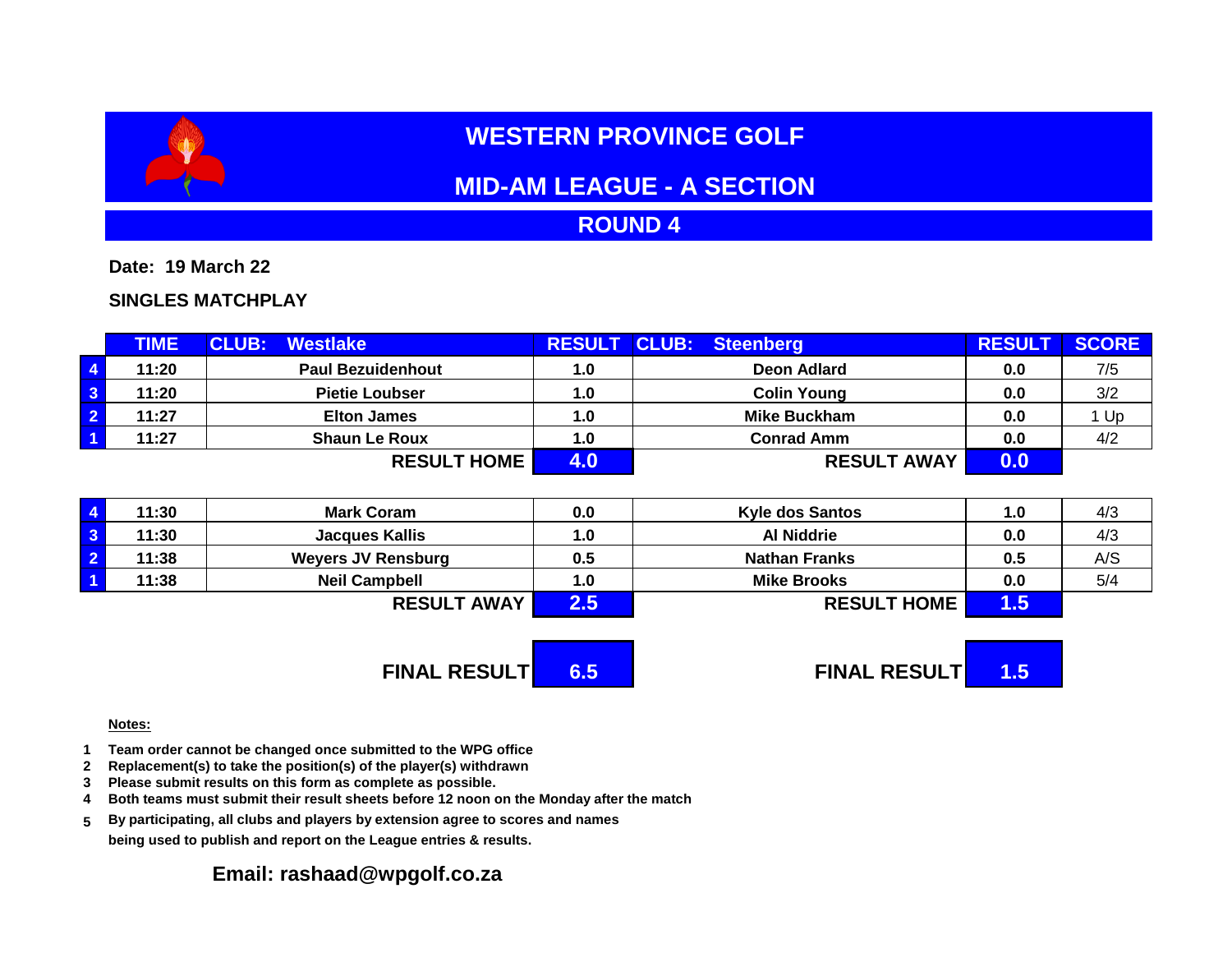# **WESTERN PROVINCE GOLF**

## **MID-AM LEAGUE - A SECTION**

## **ROUND 4**

**Date: 19 March 22**

### **SINGLES MATCHPLAY**

|                         | <b>TIME</b> | <b>CLUB: KD Mowbray</b> |     | <b>RESULT CLUB: Durbanville</b> | <b>RESUL</b> | <b>SCORE</b> |
|-------------------------|-------------|-------------------------|-----|---------------------------------|--------------|--------------|
| $\overline{4}$          | 13:07       | <b>Thabang Kutumane</b> | 1.0 | <b>Warren Lake</b>              | 0.0          | 2 Up         |
| $\overline{\mathbf{3}}$ | 13:07       | <b>John Laurie</b>      | 1.0 | Andre Bezhuidenhoudt            | 0.0          | 3/2          |
| $\overline{2}$          | 13:15       | <b>Cameron Johnston</b> | 1.0 | Deon du Plessis                 | 0.0          | 8/7          |
| $\overline{1}$          | 13:15       | <b>Riaan Lewis</b>      | 1.0 | <b>Harold Bretteny</b>          | 0.0          | 7/6          |
|                         |             | <b>RESULT HOME</b>      |     | <b>RESULT AWAY</b>              | 0.0          |              |

| 11:30 | <b>Jason Wolmarans</b>  | 1.0 | <b>Erenst Sell</b>   | 0.0 | 5/4 |
|-------|-------------------------|-----|----------------------|-----|-----|
| 11:30 | <b>Steven Rosenberg</b> | 0.0 | <b>Handri Burger</b> | 1.0 | 2/1 |
| 11:38 | <b>Mark Lipman</b>      | 0.5 | Nicol van Wyk        | 0.5 | A/S |
| 11:38 | <b>JP De Klerk</b>      | 0.0 | <b>Adrian Ford</b>   | 1.0 | 5/4 |
|       | <b>RESULT AWAY</b>      | וט. | <b>RESULT HOME</b>   | 2.5 |     |

**FINAL RESULT 5.5 FINAL RESULT 2.5**

#### **Notes:**

- **1 Team order cannot be changed once submitted to the WPG office**
- **2 Replacement(s) to take the position(s) of the player(s) withdrawn**
- **3 Please submit results on this form as complete as possible.**
- **4 Both teams must submit their result sheets before 12 noon on the Monday after the match**
- **5 By participating, all clubs and players by extension agree to scores and names being used to publish and report on the League entries & results.**

### **Email: rashaad@wpgolf.co.za**